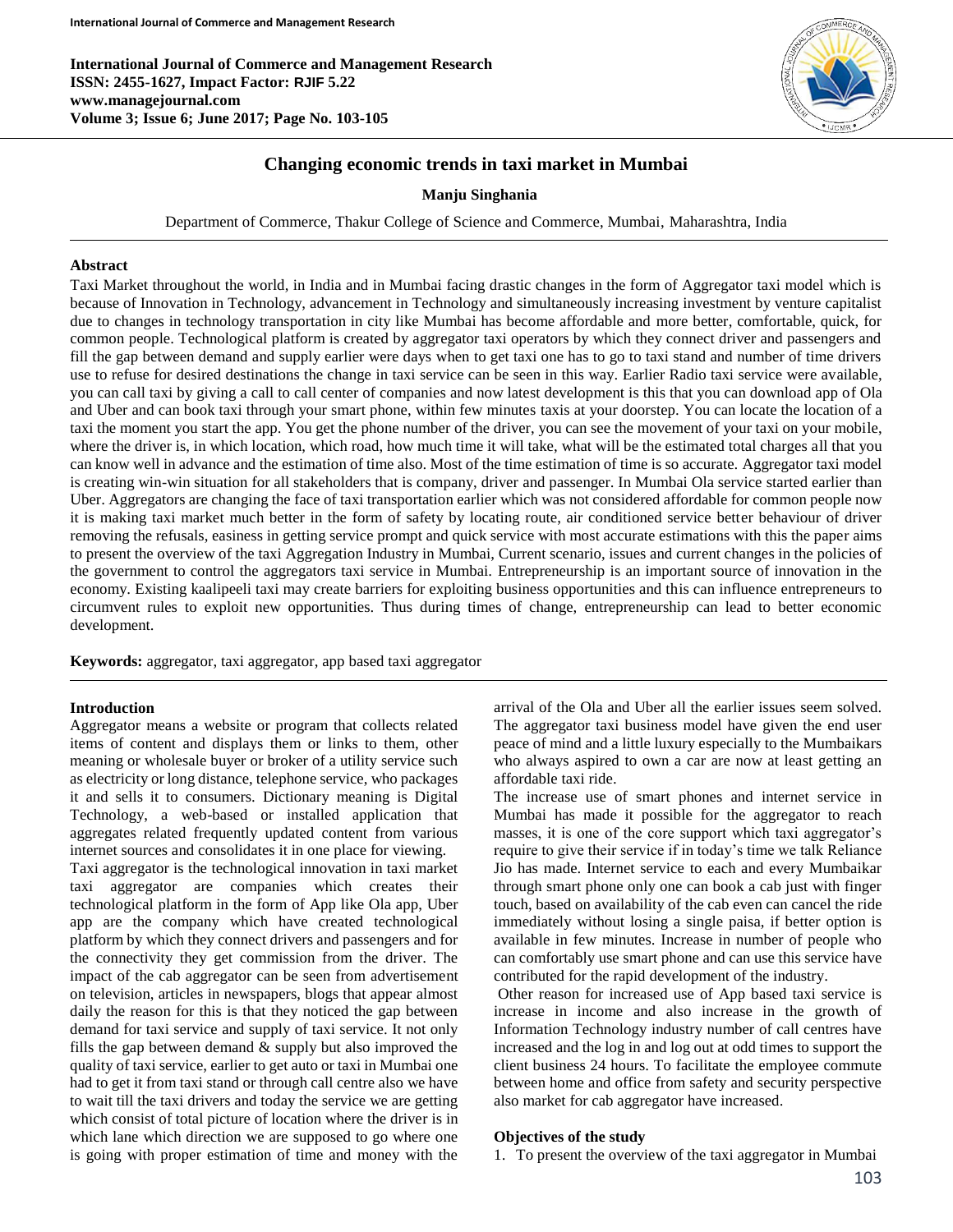- 2. To examine and study various issues of passenger and taxi aggregators
- 3. To analyse the possibility of policy changes for taxi aggregators to face the opposition from the local taxi and auto market.

#### **Limitations of the study**

It is secondary data based study hence it is conceptual research. The study is conducted purely based on secondary database.

# **Overview of Taxi Aggregator Industry**

According to an estimate, India's organised taxi hailing market is estimated to grow to \$ 15 billion by 2022 from the current \$ 1.2 billion. Taxi market is growing and attracting many startups to join with to grab the opportunity. Broadly taxi business can be divided into pre aggregator era and post aggregator era. The taxi aggregators addressed the problems in the taxi business and have provided solutions to the problem like availability of the taxi at right time, without refusal, security with the tracking of the vehicles using the technology, airconditioned, estimation of the charges and time.

Taxi aggregator companies like Ola and Uber do not own the taxi they have created a technological platform through which they connect drivers who are connected with them to the passengers who wants to travel to desired destination so they co-ordinate between passenger and driver through technology like Global positioning system/General packet radio service, GPS/GPRS prior to 2007 taxi market was not organised as business was handled by individual taxi owners who were licensed for commercial purpose or the small travel agencies who own small no. of cars and provide services to passengers on the basis of pre booking. Organised taxi started with a label/brand like Meru, Tab cab, Cool cab which operate with proper set up like office, trained supporting staff drivers, call center for booking and also grievance cell to address the complaints.

## **Organised taxi market can be divided into four (Evolution of Radio Taxi from**

Taxi aggregators – like Ola and Uber are companies that have Technological platform and call themselves as technology companies because they don't own any taxis. They through their technical platform connect drivers and passengers they created app which can be free downloaded by google play store. A mobile application using the maps to identify the request from the customer and then the nearest available taxi is signalled to accept the request facilitating the transaction. Ola and Uber are the two companies which are known as cab aggregators.

Cab Aggregator industry has a huge potential to grow thus now it is a growing industry only 5% of this market is organised. The emergence of cab aggregator have created win win situation for all the stake holders aggregators like Ola and Uber are welcomed by Mumbaikar but are opposed by local kaalipeeli and auto operators. Even for aggregator lot of challenges are existing. Competition is increasing so every competitor is coming up with new way to facilitate the customer and retain its position in the market.

### **Current Business Model of Taxi Aggregator**

Ride process through Mobile Application – to book a cab, user has to first download the mobile application on his data facilitated smart phone from Google play store free of any charge. Then one has to enable the location tracker, so that the applicant. Can trace the location of the user. Next step one has to choose the payment terms out of the available one like credit card, cash, discount coupon and even mobile wallets. Further one can confirm the ride looking at the availability of the taxi, usual it comes in few minutes. On booking driver receives the details of the request and passenger receives the details of the cab with photograph of driver, cab number, expected time of arrival and cab number. This can be tracked online till the cab ride completes. After the ride is complete, if the payment option passenger select cash upon invoice customer needs to pay in cash, else it will be automatically deducted from credit card or mobile wallets. It is always recommended to have non cash options to save time, safety, clarity and also to avoid change tendering.

To build CRM take feedback as soon as the ride is completed through the app. If passengers wish, they can give feedback to drivers as well. Giving feedback in either way is mandatory. If passenger has not given feedback in any way then to when the app is opened for next booking it will block the screen to feedback. On the basis of feedback driver will get the incentive or will leave the network. Uber and Ola are different in this matter little. Uber ask driver to leave the network whereas Ola cancel the incentives accumulated for that week. By this monetary motivation to drivers, companies maintain the standards of service and benefits the passenger better.

## **Current Scenario and Issues**

Having the potential in the market number of small and big players are entering into the business. Out of them Ola and Uber are leading players and rest others are trying their best to survive. The major challenge these players are facing is the getting customer and retaining them there is price war competitors compete through price reduction, free rides, discounts, referral bonus, festival discount. In the time of demonetization they have provided the cashless service and proved very supportive to passengers.

Other challenge for them is to get drivers and retain them into the network. Drivers are given extra incentives if they go beyond minimum number of rides and are free to choose their own login and logout time to attract more business.

- a) Business Model- Aggregator call themselves technology companies and not transportation company as they do not own any taxi due to which excluded from all the regular laws. They are the mediator to connect passenger and the drivers.
- b) Rules say taxi aggregators now will have to register under goods and service tax GST regime and there will be no threshold exemption for them.

The government has come out with 268 page document detailing taxations rules and procedures for various sectors including taxi aggregators under goods and service tax. Uber is available in 27 cities with 2.5 lakh driver-partners.

The company is already in aggressive expansion mode. It has committed investment worth \$ 1 billion in India. According to a road ministry estimate, over 1.6 million vehicles in India are licensed to run as city taxi but there are not as many quality drivers.

Prime Minister Narendra Modi's Skill India The ministry is preparing a month long curriculum for the driver training. Institute to train drivers for which Government want